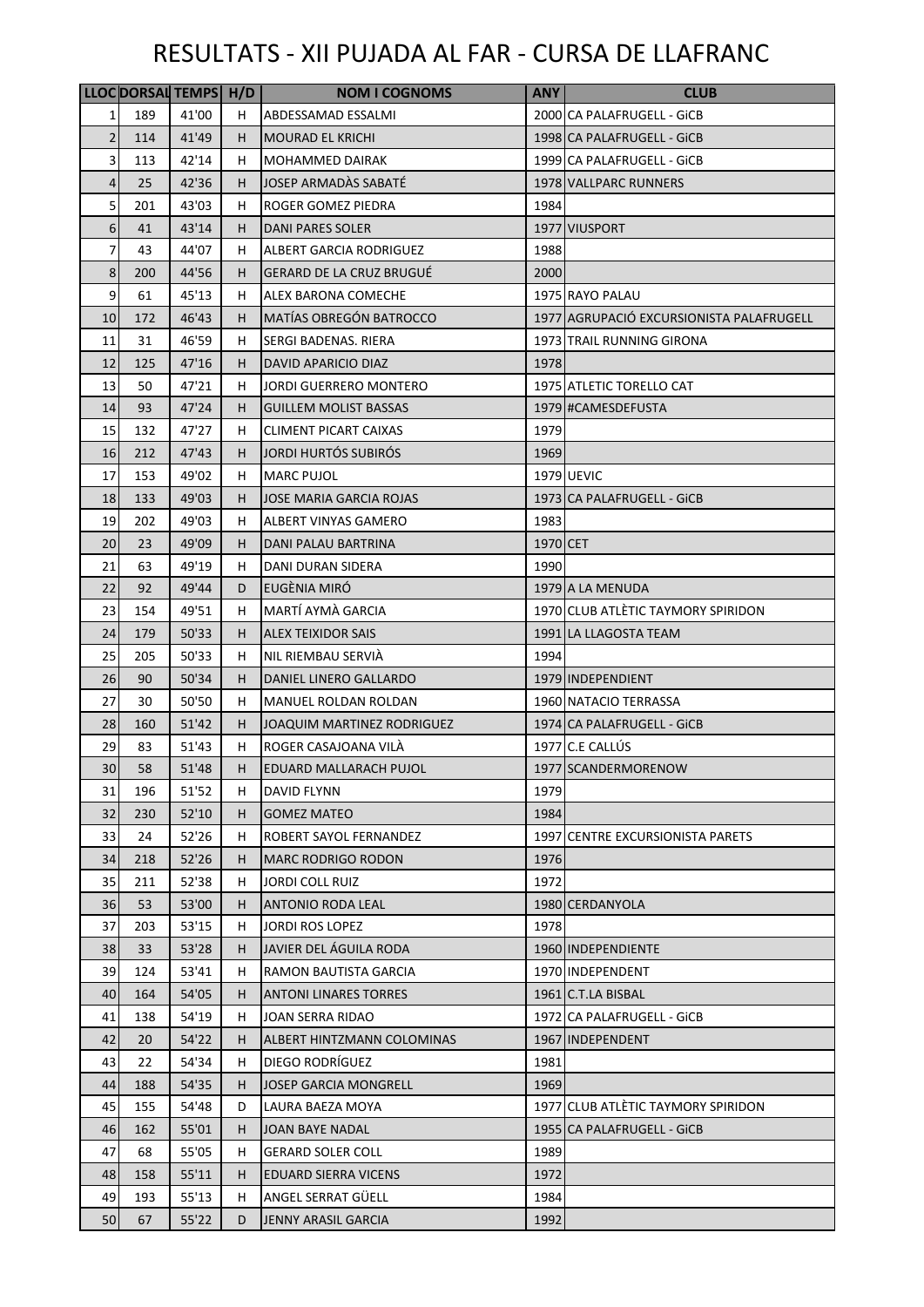|     |                | LLOC DORSAL TEMPS H/D |    | <b>NOM I COGNOMS</b>            | <b>ANY</b> | <b>CLUB</b>                  |
|-----|----------------|-----------------------|----|---------------------------------|------------|------------------------------|
| 51  | 144            | 55'23                 | H  | <b>JUAN VILLAREJO ROYAN</b>     | 1991       |                              |
| 52  | 48             | 55'25                 | H  | <b>ISAAC COLLS</b>              | 1990       |                              |
| 53  | 99             | 55'35                 | н  | ALEX LUIS GALLEGO               | 2001       |                              |
| 54  | $\overline{7}$ | 55'44                 | н  | XAVI CAMPOS DE LA CASA          |            | 1982 CALA CANADELL           |
| 55  | 115            | 55'44                 | н  | TOMÁS ESTANY ROVIRA             |            | 2003 INDEPENDENT             |
| 56  | 80             | 55'49                 | D  | ESTHER VIDAL GONDON             |            | 1978 CASTILLEJO & CÁCERES RC |
| 57  | 127            | 55'44                 | H  | <b>NEILL PHILBIN</b>            | 1980       |                              |
| 58  | 166            | 56'02                 | H  | <b>JOSE LUIS ROMERO MORALES</b> | 1983       |                              |
| 59  | 81             | 56'02                 | н  | RAI MORATÓ RIERA                |            | 1977 PIA RUNNING             |
| 60  | 142            | 56'09                 | н  | DANIEL PRADOS CARRASCO          | 1977       |                              |
| 61  | 195            | 56'24                 | н  | ANDREU PINZA                    | 1982       |                              |
| 62  | 107            | 56'32                 | H  | SERGI VILÀ CUTILLAS             | 1980 BTR   |                              |
| 63  | 206            | 56'57                 | H. | <b>JUAN PEDRAZA RODRIGUEZ</b>   | 1959       |                              |
| 64  | 159            | 57'01                 | H  | ALEX PEIRÓ BRULL                |            | 1980 CASAMAR TEAM            |
| 65  | 126            | 57'10                 | н  | RICARD AVELLÍ SABALLS           |            | 1985 CA PALAFRUGELL - GICB   |
| 66  | 186            | 57'18                 | H  | DAVID MARTINEZ MERODIO          |            | 1975 CN CATALUNYA            |
| 67  | 185            | 57'18                 | D  | <b>KATE FIDGER</b>              |            | 1984 CN CATALUNYA            |
| 68  | 16             | 57'22                 | H  | <b>ANTONI SORIGUERA GELLIDA</b> |            | 1980 INDEPENDENT             |
| 69  | 187            | 57'25                 | H  | <b>JOSEP GARCIA CASTELLS</b>    | 2000       |                              |
| 70  | 4              | 57'30                 | H  | ALEX BELEÑA LUIS                | 1987       |                              |
| 71  | 49             | 57'31                 | н  | RAFAEL FRAILE IBAÑEZ            |            | 1964 GESEXTREM               |
| 72  | 82             | 57'50                 | н  | FELIPE SANCHEZ MARTINEZ         |            | 1965 PESCALLUNES             |
| 73  | 145            | 57'42                 | н  | DIDAC GUILLEN SOLE              | 1991       |                              |
| 74  | 89             | 57'51                 | н  | <b>MARC MARTÍ CRUZ</b>          |            | 1982 AE BEGUR                |
| 75  | 209            | 58'10                 | н  | SALVADOR DELS SAURINA           | 1962       |                              |
| 76  | 165            | 58'12                 | H  | <b>EDUARD MORENO PLANAS</b>     |            | 1975 CLUB CICLISTA VERGES    |
| 77  | 101            | 58'33                 | H  | <b>CARLES FONT LATORRE</b>      |            | 1961 INDEPENDENT             |
| 78  | 56             | 58'50                 | н  | <b>DAVID CALIZ NIETO</b>        |            | 1974 EAS TARADELL            |
| 79  | 222            | 58'52                 | H  | <b>CARLES COLL GUTIERREZ</b>    | 1983       |                              |
| 80  | 224            | 58'55                 | н  | DANIEL FRIGOLIO PLANELLES       | 1983       |                              |
| 81  | 78             | 58'59                 | D  | OLGA MIAS ESTEVA                | 1967       |                              |
| 82  | 227            | 59'17                 | H  | SERGIO GARCIA SOLANA            | 1967       |                              |
| 83  | 220            | 59'24                 | H  | LUCAS NIETO RODRIGUEZ           | 1979       |                              |
| 84  | 228            | 59'25                 | H  | <b>JORDI VENTURA</b>            | 1975       |                              |
| 85  | 143            | 59'26                 | н  | <b>FRANC SANCHEZ MARTINEZ</b>   |            | 1975 INDEPENDENT             |
| 86  | 177            | 59'31                 | H  | JOAN MORELCO PLA                | 1990       |                              |
| 87  | 18             | 59'39                 | н  | ALBERT VILUMARA PEREZ           | 2016       |                              |
| 88  | 147            | 59'50                 | D  | <b>MARIA FIOL AIXARCH</b>       |            | 1972 CA PALAFRUGELL - GICB   |
| 89  | 190            | 59'53                 | H  | JOSEP MARIA GARCIA SANCHEZ      |            | 1975 CA PALAFRUGELL - GICB   |
| 90  | 55             | 59'57                 | H  | ALBERT PAGES GOMEZ              | 1975       |                              |
| 91  | 17             | 1h00'04               | н  | DAVID ELCACHO CAZORLA           |            | 1966 INDEPENDENT             |
| 92  | 71             | 1h00'09               | н  | <b>ANTONI ROCA OLIVER</b>       |            | 1959 AT GIRONA               |
| 93  | 86             | 1h00'12               | н  | ANTON VAQUERO DURAN             |            | 1967 CODIRUNNER              |
| 94  | 216            | 1h00'17               | D  | ELISENDA FRANCO BAHI            | 1981       |                              |
| 95  | 210            | 1h00'22               | H  | JAUME VARAS DURAN               | 1974       |                              |
| 96  | 10             | 1h00'24               | H  | <b>JOSE SABATE SANCHEZ</b>      |            | 1972 RED RUNNERS             |
| 97  | 96             | 1h01'43               | D  | CARMEN MACHADO PERNIA           |            | 1973 ATLETISME CANOVELLES    |
| 98  | 64             | 1h01'46               | H  | ADRIÀ DURAN SIDERA              | 1994       |                              |
| 99  | 181            | 1h01'48               | H. | PERE BATLLES LLIGADAS           | 1967       |                              |
| 100 | 47             | 1h01'57               | D  | SILVIA TRIAS                    | 1991       |                              |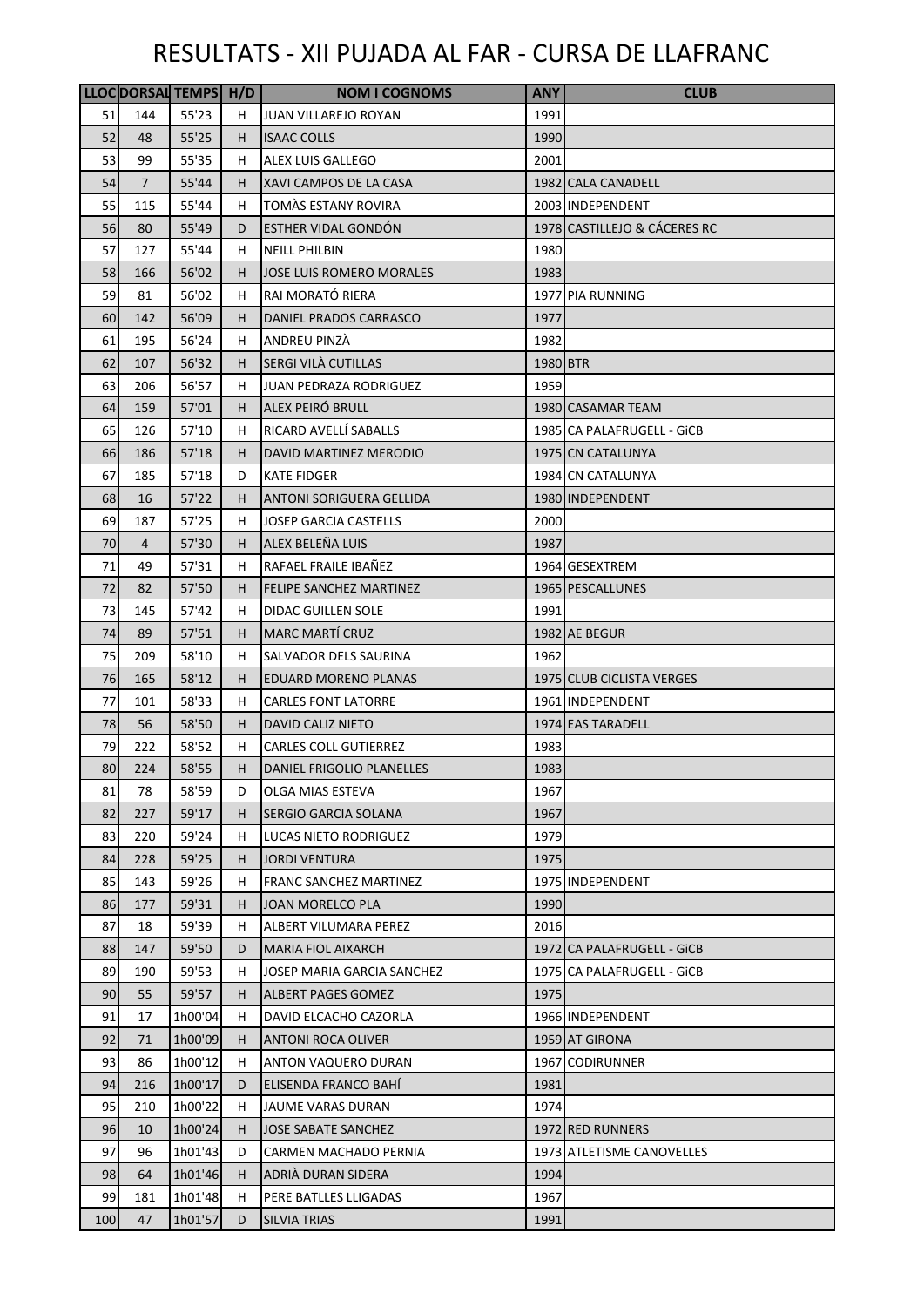|     |     | LLOC DORSAL TEMPS H/D |    | <b>NOM I COGNOMS</b>                    | <b>ANY</b> | <b>CLUB</b>                |
|-----|-----|-----------------------|----|-----------------------------------------|------------|----------------------------|
| 101 | 46  | 1h02'10               | H  | JORDI PIÑA IGLESIAS                     |            | 1967 INDEPENDENT           |
| 102 | 110 | 1h02'11               | н  | JOAN DEULOFEU CARRERAS                  |            | 1956 CA PALAFRUGELL - GICB |
| 103 | 170 | 1h02'28               | H. | <b>CHRISTOPHE MERKEL</b>                |            | 1974 CLUB DE TENIS         |
| 104 | 168 | 1h02'43               | H  | <b>JOAN MORALES ARGERICH</b>            | 1972       |                            |
| 105 | 79  | 1h03'23               | H  | ABEL MARLÍ RIVAS                        |            | 1991 SENGLAR TEAM          |
| 106 | 175 | 1h03'27               | H  | MIQUEL ANGEL CABEZAS ARJONA             | 1981       |                            |
| 107 | 184 | 1h03'30               | н  | JOSEP MARIA FABREGA SOLÉS               |            | 1958 TRIATLÓ PALAFRUGELL   |
| 108 | 97  | 1h03'44               | н  | JOAN SUÑE FRESNEDA                      |            | 1976 INDEPENDIENTE         |
| 109 | 229 | 1h03'46               | H  | <b>BLAS JIMON GALLARDO</b>              | 1967       |                            |
| 110 | 98  | 1h03'48               | н  | <b>ANTONIO BAENA BERNAL</b>             |            | 1961 INDEPENDIENTE         |
| 111 | 198 | 1h03'48               | D  | ALINA PURCEL                            | 1979       |                            |
| 112 | 34  | 1h03'53               | H  | <b>XAVIER SORT VIDAL</b>                | 1957       |                            |
| 113 | 102 | 1h03'54               | H  | JOAN-CARLES VERGONYÓS SAURÍ             |            | 1970 INDEPENDENT           |
| 114 | 105 | 1h03'59               | H  | <b>MANUEL GORDO CABRERA</b>             |            | 1959 ATL.GIRONA            |
| 115 | 167 | 1h04'46               | H  | DAVID VIB MENGUAL                       | 1986       |                            |
| 116 | 221 | 1h04'53               | н  | PERE FELIU                              | 1966       |                            |
| 117 | 15  | 1h05'07               | H  | CHRISTIAN PALAU SANZ                    |            | 1975 RUN4                  |
| 118 | 94  | 1h05'10               | H  | JOSEP LLUÍS AZAGRA BENITO               |            | 1961 INDEPENDENT           |
| 119 | 182 | 1h05'29               | H  | PEDRO SAANCHEZ RAMIREZ                  |            | 1947 INDEPENDIENTE         |
| 120 | 109 | 1h05'39               | D  | <b>GISELA MORANTE ESPINET</b>           | 1990 BTR   |                            |
| 121 | 9   | 1h05'41               | D  | NURI CANADELL MONSO                     |            | 1975 RED RUNNERS           |
| 122 | 84  | 1h06'00               | н  | MIQUEL DOBAÑO GALAN                     | 1972       |                            |
| 123 | 44  | 1h06'01               | H  | <b>CARLES GARCIA SELLES</b>             |            | 1967 INDEPENDENT           |
| 124 | 70  | 1h06'13               | D  | <b>MONTSE ROS DEPORTOS</b>              |            | 1962 AT GIRONA             |
| 125 | 54  | 1h06'26               | D  | <b>ESTER GOMEZ GINEL</b>                |            | 1983 CERDANYOLA            |
| 126 | 219 | 1h06'28               | H  | POL MARCÓ RIBERA                        | 2000       |                            |
| 127 | 194 | 1h06'29               | D  | NOELIA CASELLAS TRAVEL                  | 1982       |                            |
| 128 | 208 | 1h06'34               | н  | <b>JOSEP VANCELLS SANCHEZ</b>           | 1980       |                            |
| 129 | 19  | 1h06'40               | H  | <b>MARC CASAS ARMADANS</b>              | 1977       |                            |
| 130 | 37  | 1h06'47               | H. | <b>GREGORIO MARTÍNEZ MORÉ</b>           |            | 1976 BODAS.NET             |
| 131 | 191 | 1h06'53               | H. | JOAN LÓPEZ GRAUPERA                     | 1967       |                            |
| 132 | 215 | 1h06'54               | H  | <b>MIQUEL BACHS</b>                     | 1969       |                            |
| 133 | 214 | 1h06'55               | н  | VADÓ MORA                               | 1970       |                            |
| 134 | 66  | 1h07'00               | н  | <b>FRANCESC TERRADELLAS FONTCUBERTA</b> |            | 1967 TOT ÉS PLÀ            |
| 135 | 183 | 1h07'01               | H. | <b>JAVIER MONSU</b>                     | 1971 PIRI  |                            |
| 136 | 39  | 1h07'08               | D  | <b>MONTSE MORENO ALVAREZ</b>            | 1976       |                            |
| 137 | 199 | 1h07'13               | D  | LOREDANA MIHAI                          | 1976       |                            |
| 138 | 150 | 1h07'13               | H  | DAVID SEPULVEDA MARTIN                  | 1992       |                            |
| 139 | 65  | 1h07'41               | H  | ÁNGEL SERRA VIVES                       |            | 1956 TOT ÉS PLÀ            |
| 140 | 26  | 1h07'44               | D  | <b>ESTEL MOSQUERA POLO</b>              |            | 1982 RED RUNNERS           |
| 141 | 36  | 1h07'44               | H  | <b>CARLOS PERALES REY</b>               |            | 1982 FISIOLOGIC            |
| 142 | 152 | 1h07'52               | H. | <b>MARC PASCUAL GIRMÉ</b>               | 1977 BTR   |                            |
| 143 | 123 | 1h07'59               | D  | M. ANGELS CASASAMPERA CALIZ             |            | 1974 INDEPENDENT           |
| 144 | 14  | 1h08'02               | H. | MARC DOMÍNGUEZ GORDILLO                 | 1974       |                            |
| 145 | 207 | 1h08'48               | D  | JOAQUINA CASAS CARRERAS                 |            | 1980 TERRA DE VOLCANS      |
| 146 | 157 | 1h09'12               | H  | <b>FERRAN PUJADAS PEREZ</b>             |            | 1993 CASAMAR TEAM          |
| 147 | 27  | 1h09'13               | H. | PERE ULLASTRE JUANOLA                   | 1960       |                            |
| 148 | 6   | 1h09'19               | D  | M.ANGELES TRINIDAD GÓMEZ                |            | 1965 INDEPENDENT           |
| 149 | 5   | 1h09'20               | H  | JAVIER MARIN OVEJERO                    |            | 1962 INDEPENDENT           |
| 150 | 76  | 1h09'21               | H  | <b>MARC MAS GIBERT</b>                  |            | 2004 IPSI RUNNERS          |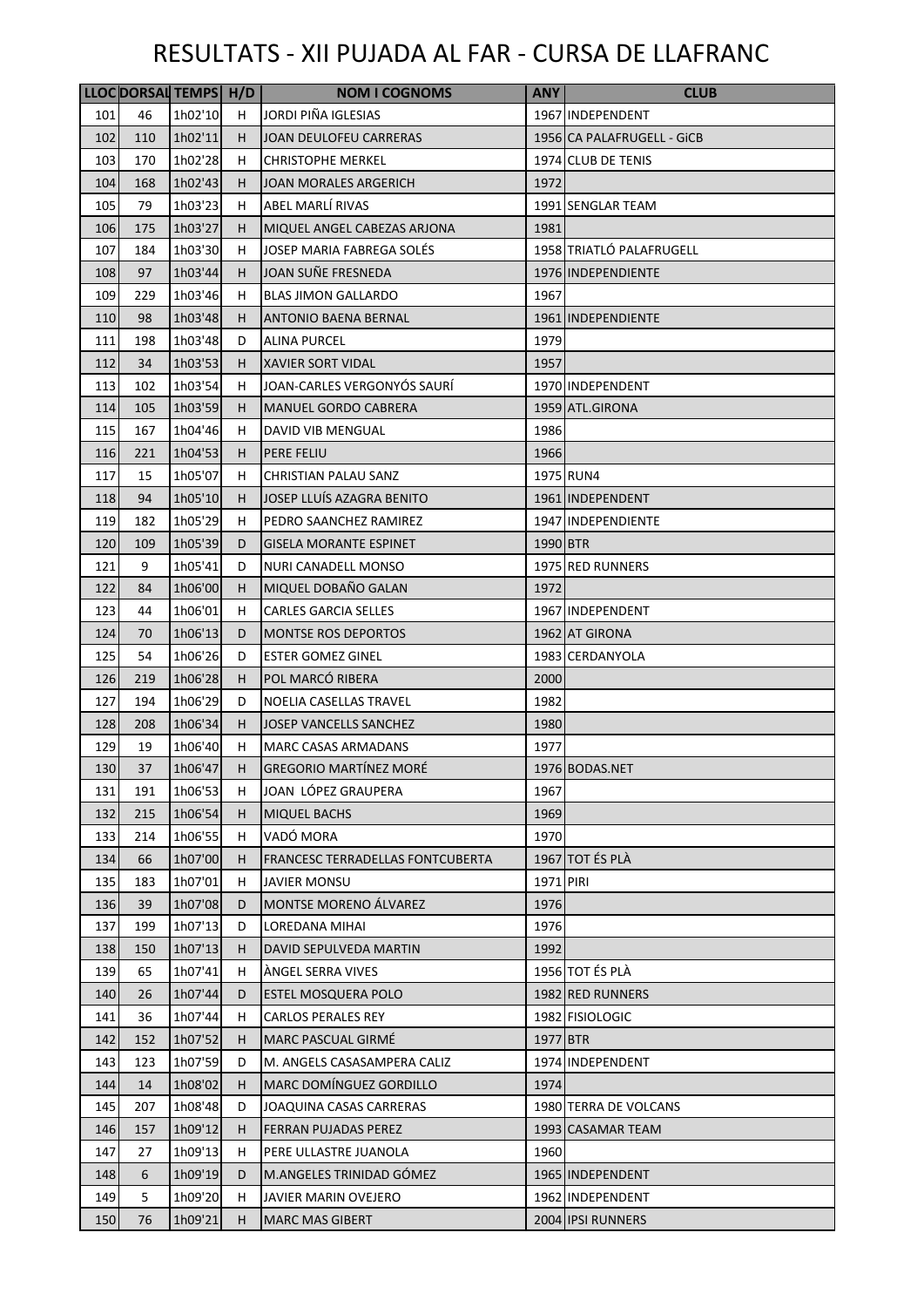|            |     | LLOC DORSAL TEMPS H/D |    | <b>NOM I COGNOMS</b>            | <b>ANY</b> | <b>CLUB</b>                              |
|------------|-----|-----------------------|----|---------------------------------|------------|------------------------------------------|
| 151        | 77  | 1h09'21               | H  | <b>JORDI MAS CUIXART</b>        |            | 1969 IPSI RUNNERS                        |
| 152        | 40  | 1h09'34               | D  | <b>SUSANA RUDA</b>              |            | 1976 GIRUNNERES                          |
| 153        | 13  | 1h09'36               | D  | MIREIA PRAT PÉREZ               |            | 1977 RUNNERS SABADELL                    |
| 154        | 103 | 1h09'44               | н  | <b>ENRIC PORTA MARÍN</b>        |            | 1967 INDEPENDENT                         |
| 155        | 146 | 1h09'45               | н  | JORDI VERDAGUER                 | 1968       |                                          |
| 156        | 173 | 1h10'22               | H  | <b>JAIME IRIARTE FERNANDEZ</b>  |            | 1969 C.E.F.E                             |
| 157        | 42  | 1h10'24               | н  | HÉCTOR VALENZUELA CUMÍ          | 1992       |                                          |
| 158        | 108 | 1h10'38               | D  | CRISTINA PÉREZ DELGADO          | 1982 BTR   |                                          |
| 159        | 134 | 1h10'39               | н  | DAVID GRAS CASAÑAS              | 1973       |                                          |
| 160        | 135 | 1h10'45               | н  | <b>MARC BELLAPART PI</b>        | 1978       |                                          |
| 161        | 104 | 1h10'46               | н  | JUAN MIGUEL RODRIGUEZ FERNANDEZ |            | 1964 ELS PERDUTS DE BEGUR                |
| 162        | 140 | 1h11'46               | H  | <b>MARC PALAU FONT</b>          | 1970       |                                          |
| 163        | 52  | 1h11'56               | н  | <b>ANTONIO RODA MANRUBIA</b>    |            | 1951 RUA RIPOLLET                        |
| 164        | 180 | 1h12'06               | H  | OSCAR RIUS NADAL                | 2000       |                                          |
| 165        | 213 | 1h12'06               | н  | <b>GERARD COLL CARMONA</b>      | 2001       |                                          |
| 166        | 128 | 1h12'25               | H  | <b>JORDI LLORT BOSCH</b>        | 1988       |                                          |
| 167        | 131 | 1h12'29               | н  | LLORENÇ JUANALS MASFERRER       | 1968       |                                          |
| 168        | 129 | 1h12'43               | H  | <b>JORDI ROS MARULL</b>         | 1986       |                                          |
| 169        | 95  | 1h13'01               | н  | DAVID MARTÍN MONROY             | 1986       |                                          |
| 170        | 171 | 1h14'02               | D  | <b>CLARA MERKEL RUIZ</b>        |            | 2003 CA PALAFRUGELL - GICB               |
| 171        | 197 | 1h14'28               | D  | SONIA SANCHEZ                   | 1986       |                                          |
| 172        | 225 | 1h15'11               | D  |                                 | 1900       |                                          |
| 173        | 139 | 1h15'36               | н  | JOSEP M CUBELLS FUENTES         | 1955       |                                          |
| 174        | 163 | 1h16'07               | D  | ELISABET MESA DOMINGUEZ         | 1986       |                                          |
| 175        | 174 | 1h17'03               | н  | <b>VICTOR ARBOIX MAS</b>        | 1967       |                                          |
|            | 38  |                       |    | FRANCESC BALDRICH MARTÍ         |            | 1977 BODAS.NET                           |
| 176<br>177 | 192 | 1h17'17<br>1h18'01    | H. |                                 | 1976       |                                          |
|            |     |                       | н  | SERGI HERNANDEZ FERNANDEZ       |            |                                          |
| 178        | 87  | 1h18'16               | D  | <b>SUSAGNA LUCAS</b>            |            | 1989 RUNLIVEAT - FARMÀCIA MA DE CASANOVA |
| 179        | 75  | 1h18'58               | D  | ANNA GARCIA DE MARINA VILAR     |            | 1983 ORÍGENS PALEO<br>1981 ORÍGENS PALEO |
| 180        | 74  | 1h18'59               | D  | EMMA HERRERA PUNTI              |            |                                          |
| 181        | 85  | 1h19'24               | D  | GISELA GONZALEZ FERMIN          | 1974       |                                          |
| 182        | 45  | 1h20'04               | D  | <b>GLORIA MARTI DOMENECH</b>    |            | 1967 INDEPENDENT                         |
| 183        | 11  | 1h19'09               | н  | JORDI ALTIMIRAS FREIXER         |            | 1977 INDEPENDENT                         |
| 184        | 112 | 1h19'10               | н  | RAUL ALMENDROS SALAS            |            | 1976 CA PALAFRUGELL - GICB               |
| 185        | 226 | 1h21'05               | D  | AGNES JOANNA                    | 1976       |                                          |
| 186        | 60  | 1h21'08               | н  | FERRAN PIELLA SOLA              |            | 1973 INDEPENDENT                         |
| 187        | 106 | 1h23'17               | D  | ANNA SOLER RIBAS                | 1978       |                                          |
| 188        | 122 | 1h23'17               | D  | <b>MARIA ROJAS HUERTAS</b>      | 1976       |                                          |
| 189        | 88  | 1h23'18               | D  | ROSER SEGALES COMAS             |            | 1965 SANTFELIU CORRE                     |
| 190        | 176 | 1h23'47               | D  | <b>MONTSE DALMAU TRULL</b>      | 1970       |                                          |
| 191        | 231 | 1h24'14               | н  | INGASI BLAZQUEZ PÉREZ           | 1960       |                                          |
| 192        | 156 | 1h24'22               | D  | CLAUDIA TORRELLAS AGUDO         | 1988       |                                          |
| 193        | 11  | 1h25'55               | н  | JORDI ALTIMIRAS FREIXER         |            | 1977 INDEPENDENT                         |
| 194        | 12  | 1h25'57               | H  | ROGER ALTIMIRAS PIGUILLEM       |            | 2007 CAT CLUB ATLETIC TORELLO            |
| 195        | 8   | 1h25'57               | н  | JOAN ENRIC COLOMER BARBA        | 1961       |                                          |
| 196        | 169 | 1h26'45               | D  | <b>REMEI VERGES CORTIT</b>      | 1966       |                                          |
| 197        | 62  | 1h27'10               | D  | SYLVIA NAVAS FERNANDEZ          |            | 1975 FREE STYLE                          |
| 198        | 72  | 1h29'35               | D  | ROSA MARIA MUNTADA GINER        |            | 1973 INDEPENDENT                         |
| 199        | 72  | 1h29'52               | D  | ROSA MARIA MUNTADA GINER        |            | 1973 INDEPENDENT                         |
| 200        | 57  | 1h34'39               | н  | JORDI BAIX SUREDA               | 1972       |                                          |